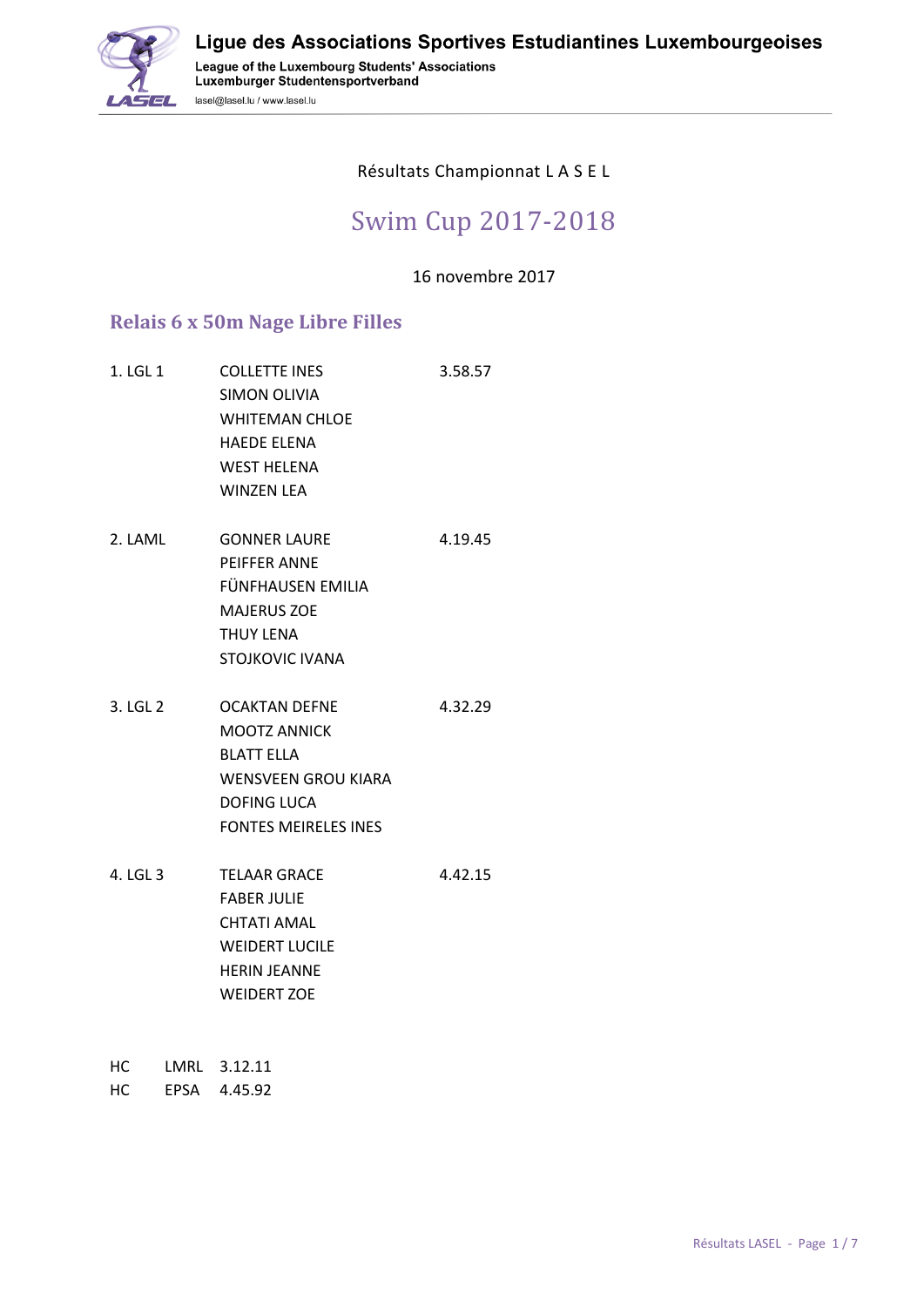### **Relais 6 x 50m Nage Libre Garçons**

- 1. LTC SZYCZKOW ALEKSIEJ 2.55.32 CASTERMANS BEN GESCHWINDT MIKE KLEREN KEVIN JAWORSKI DAN NAU SVEN 2. LGL 1 HATVANI CSONGOR 2.55.82 FELIX RYAN ZAWALSKY SAM KLOPP THEO BRUYERE HUGO CONSTANTINO CAEIRO DIOGO 3. AL LANNERS NICOLAS 2.56.97 JOMINET DAN MARTINOT MATTHIEU LANNERS BOB LESAGE CHRISTOPHE BOKOV RODION 4. LML DE SOUSA YANN 3.03.02 AMODIO ANDREA KRÄMER LUCA DI PINTO ERIC
- GIMBRA DAVIDE HARRIS ANDREW MICHAEL 5. LGL 2 SCHULZE TOM 3.25.65 SÜTO RAFAEL ARNAUDIES DAVID BOLLIG CHAREL SCHOMMARZ KURT

MENASCE RAPHAEL

6. LAML ZHU KEVIN 3.32.98 SLONGO NOE MEYERS THEO THILL NICOLAS RODRIGUES DIOGO LUKA MORY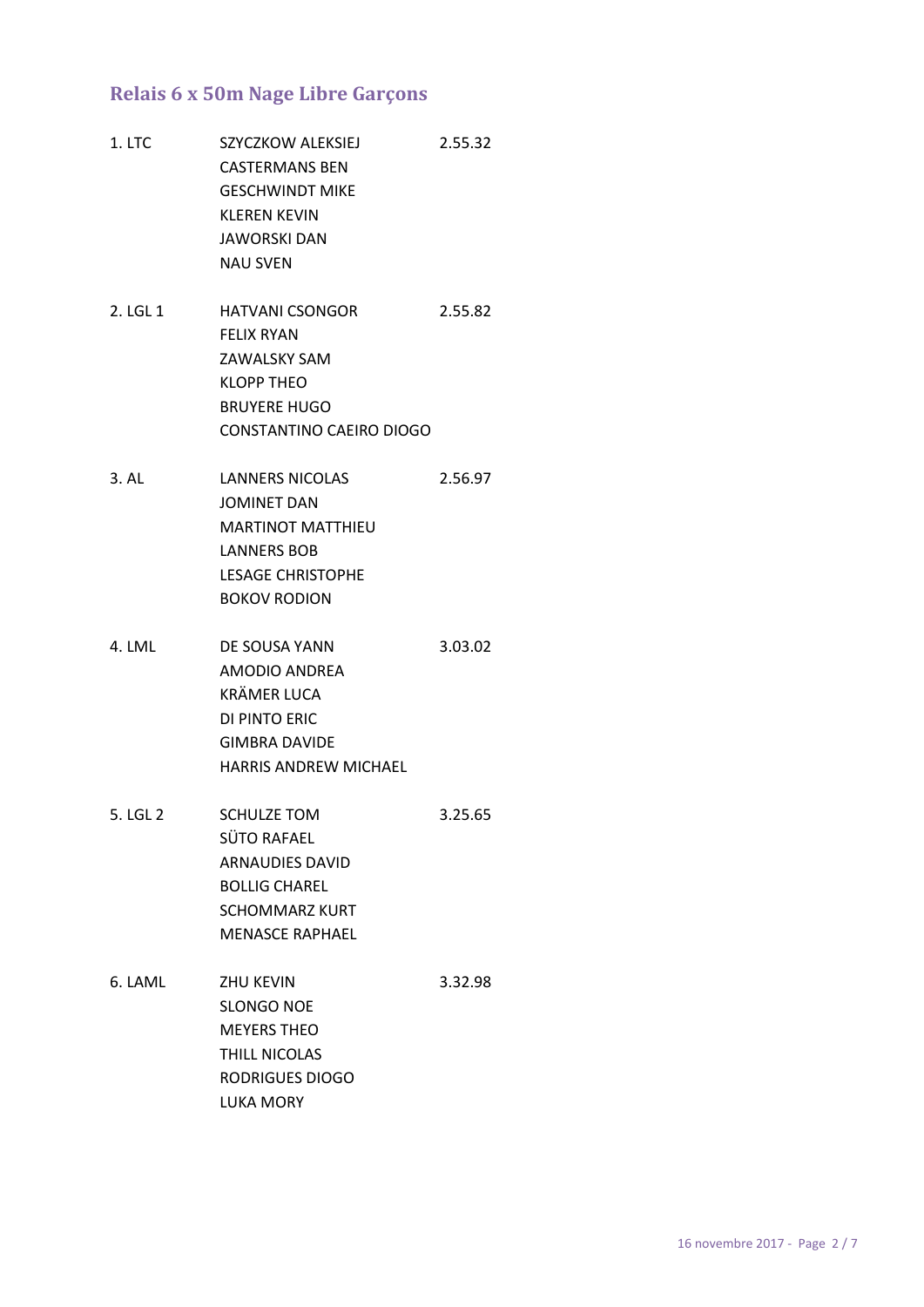# **Relais 6 x 50m Nage Libre Mixte**

- 1. SL BOURCKEL MIKE 2.59.17 MOREAUX MAXIME DURAKOVIC TARIK HRIC LAURA GLODT KELLY JOMINET LOU
- 2. LTC NAU SVEN 3.12.80 KIEFFER CHIARA GESCHWINDT MIKE WIRTZ CATHERINE JAWORSKI DAN NAU JESSICA
- 3. AL JAMINET DAN 3.18.57 MARTINOT MATTHIEU LANNERS NICOLAS HUMMER CHRISS OTTO SOFIE BLANC MARGUERITE
- 4. LGL 1 HATVANI CSONGOR 3.20.60 HAEDE ELENA ZAWALSKY SAM SIMON OLIVIA FELIX RYAN COLLETTE INES
- 5. LML GOUILLART SARA 3.22.18 GIMBRA DAVIDE PAXTON ANASTASIA KRÄMER LUCA KARPINSKA NICOLETA DI PINTO ERIC
- 6. LGL 2 BRUYERE HUGO 3.43.86 WHITEMAN CHLOE SCHOMMARZ KURT WINZEN LEA KLOPP THEO TELAAR GRACE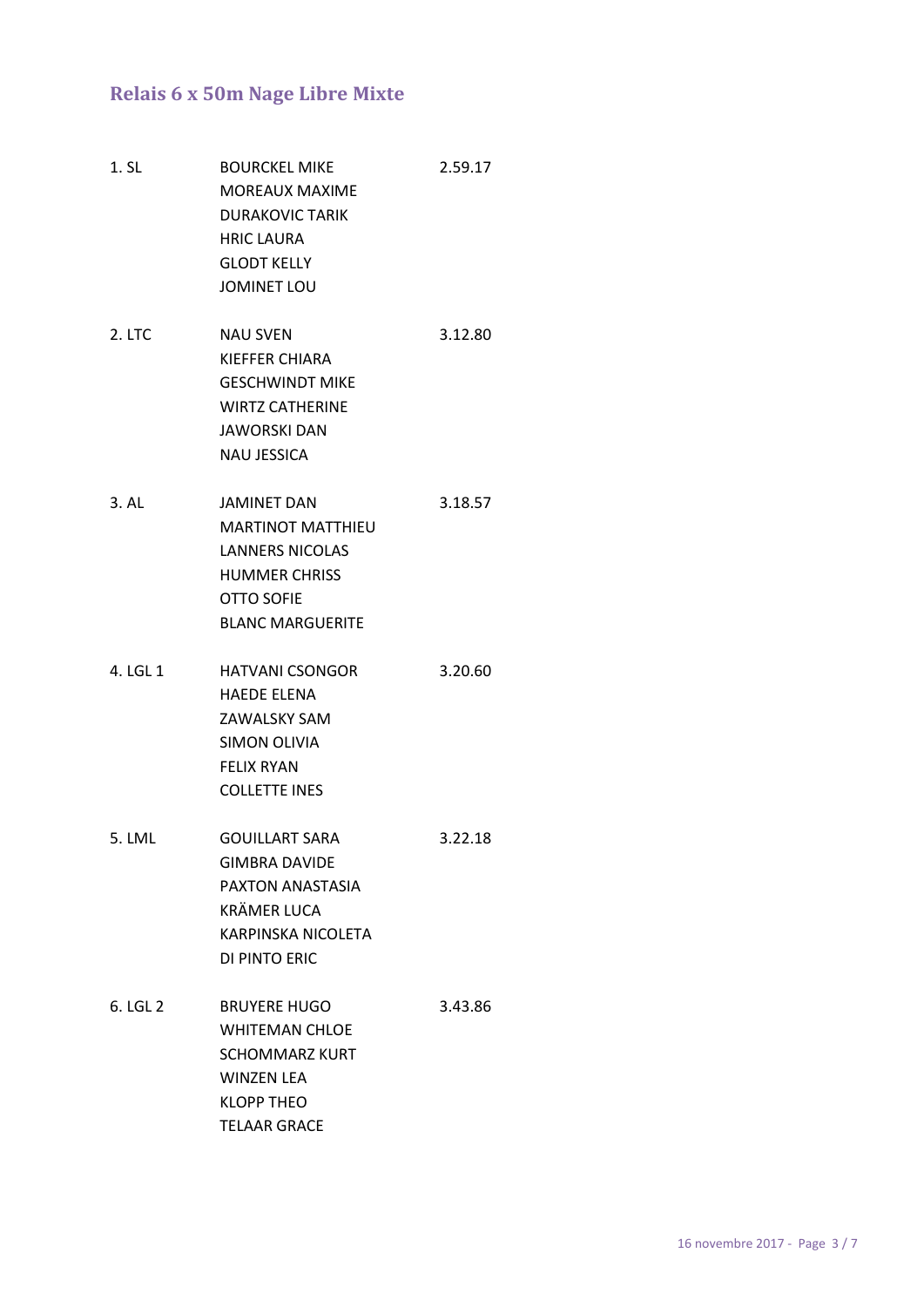- 7. LAML LUKA MORY 3.46.56 MORIS LUC SCHARTZ EMIL FÜNFHAUSEN EMILIA MAJERUS ZOE GONNER LAURE
- 8. LGL 3 CONSTANTINO CAEIRO DIOGO 3.57.07 BLATT ELLA ARNAUDIES DAVID WENSVEEN GROU KIARA SCHULZE TOM WEST HELENA
- 9. LGL 4 SÜTO RAFAEL 4.35.85 WEIDERT LUCILE PIERMATTI LEONARDO WEIDERT ZOE BOLLIG CHAREL CHTATI AMAL

#### **Relais 4 x 50m 4 Nages Filles**

| 1. SL | <b>GLODT KELLY</b>  | 2.15.55 |
|-------|---------------------|---------|
|       | <b>ALBERS NEELE</b> |         |
|       | JOMINET LOU         |         |
|       | <b>HRIC LAURA</b>   |         |
|       |                     |         |

- 2. LMRL BAUSTERT MAGALI 2.19.08 CALMES LARA PETERS LENA PETERS EMMA
- 3. AL HUMMER CHRISS 2.36.36 OTTO SOPHIE BLANC MARGUERITE HILGER ANNE
- 4. LJBM GLODT CHIARA 2.38.13 GAMASA POLINA MILLER LAURA MOREAUX ANAE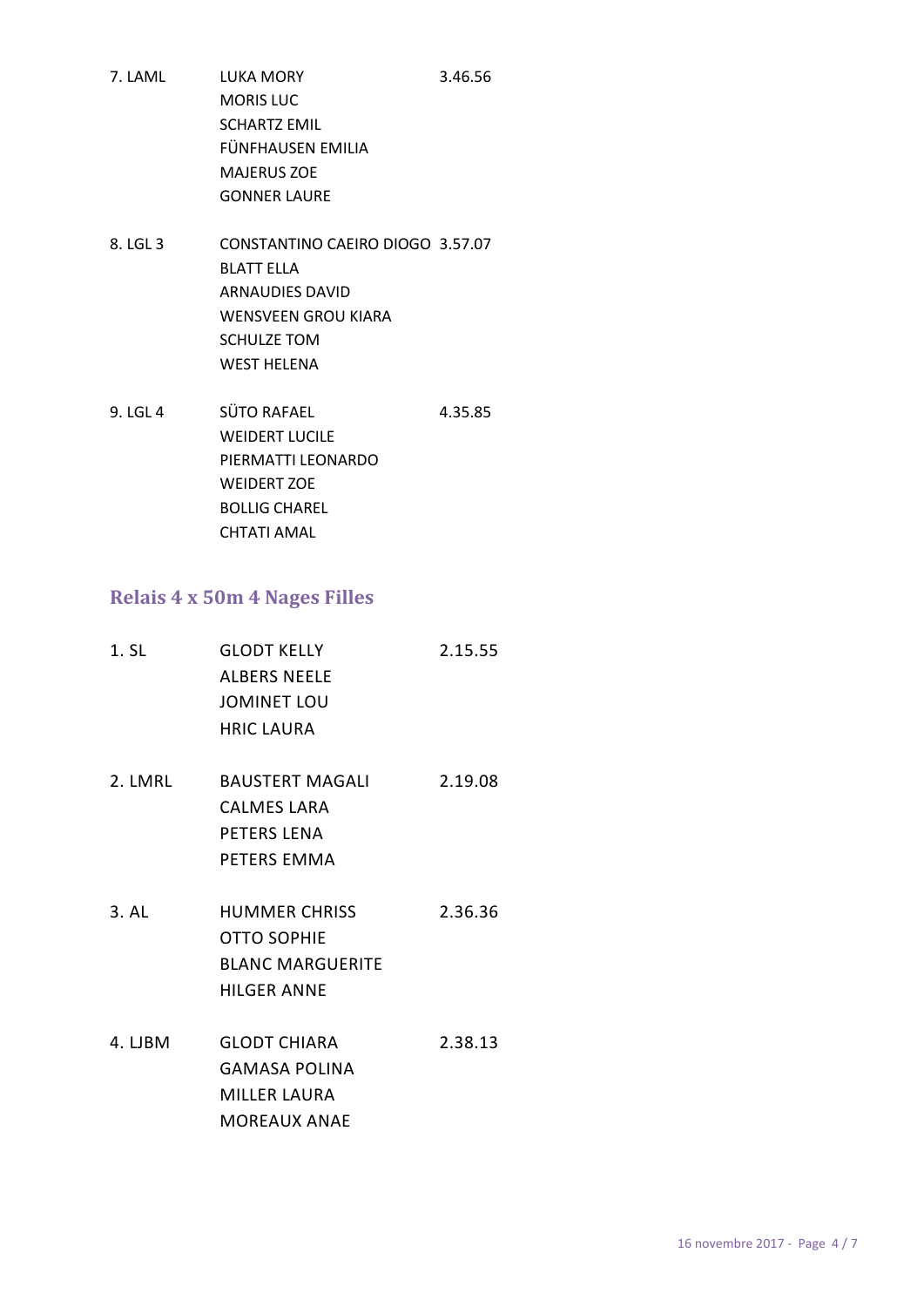- 5. LTC NAU JESSICA 2.47.37 KIEFFER CHIARA HANDWERK ANNE WIRTZ CATHERINE
- 6. LML KARPINSKA NICOLETA 2.55.07 HARRIS ORLA ROSE GOUILLART SARA PAXTON ANASTASIA
- 7. LAML FÜNFHAUSEN EMILIA 2.58.53 PEIFFER ANNE GONNER LAURE MAJERUS ZOE
- 8. LGL 1 HAEDE ELENA 3.02.76 WEST HELENA COLLETTE INES WINZEN LEA
- 9. LGL 2 DOFING LUCA 3.19.16 MARX LENA SIMON OLIVIA BLATT ELLA
- 10. LGL 3 WEIDERT LUCILE 3.42.92 OCAKTAN DEFNE FONTES MEIRELES INES WHITEMAN CHLOE

# **Relais 4 x 50m 4 Nages Garçons**

- 1. AL LANNERS NICOLAS 2.05.64 LANNERS BOB LESAGE CHRISTOPHE BOKOV RODION
- 2. LTC NAU SVEN 2.08.80 SZYCZKOW ALEKSIEJ JAWORSKI DAN GESCHWINDT MIKE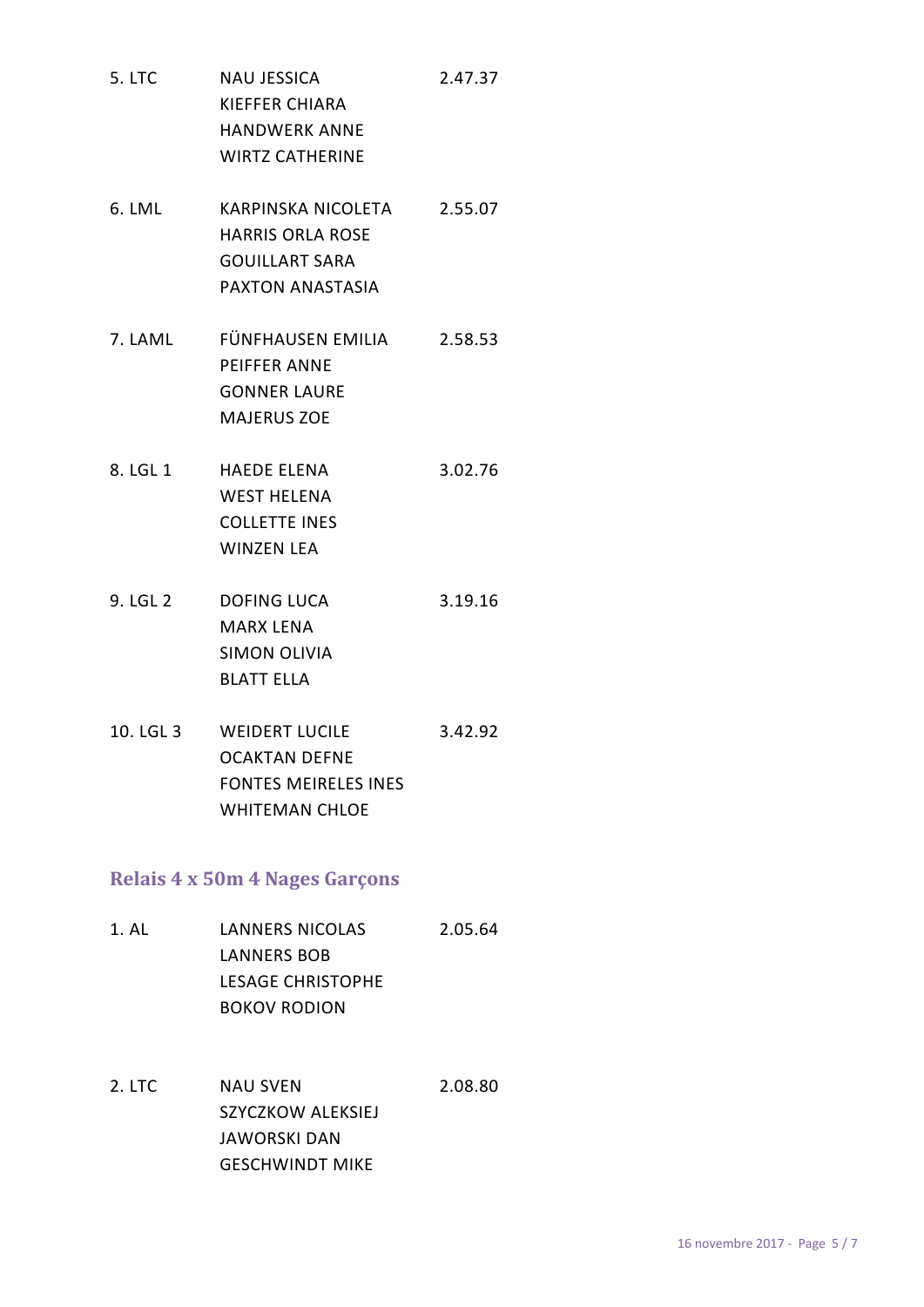- 3. SL BOURCKEL MIKE 2.13.77 BOURGUINON BENJAMIN MOREAUX MAXIME DURAKOVIC TARIK
- 4. LGL 1 KLOPP THEO 2.22.65 ARNAUDIES DAVID HATVANI CSONGOR FELIX RYAN
- 5. LGL 2 SCHULZE TOM 2.30.25 BRUYERE HUGO SCHOMMARZ KURT ZAWALSKY SAM
- 6. LML DI PINTO ERIC 2.31.04 GIMBRA DAVIDE HOLLIS ANDREW KRÄMER LUCA
- 7. LAML LUKA MORY 2.38.58 RODRIGUES VIDAL DIOGO THILL NICOLAS GEHLEN LEO

# **Relais 4 x 50m 4 Nages Mixte**

- 1. SL BOURCKEL MIKE 2.08.23 ALBERS NEELE MOREAUX MAXIME JOMINET LOU
- 2. AL BOKOV RODION 2.15.04 LANNERS BOB BLANC MARGUERITE HILGER ANNE
- 3. LTC NAU SVEN 2.19.73 KIEFFER CHIARA NAU JESSICA JAWORSKI DAN